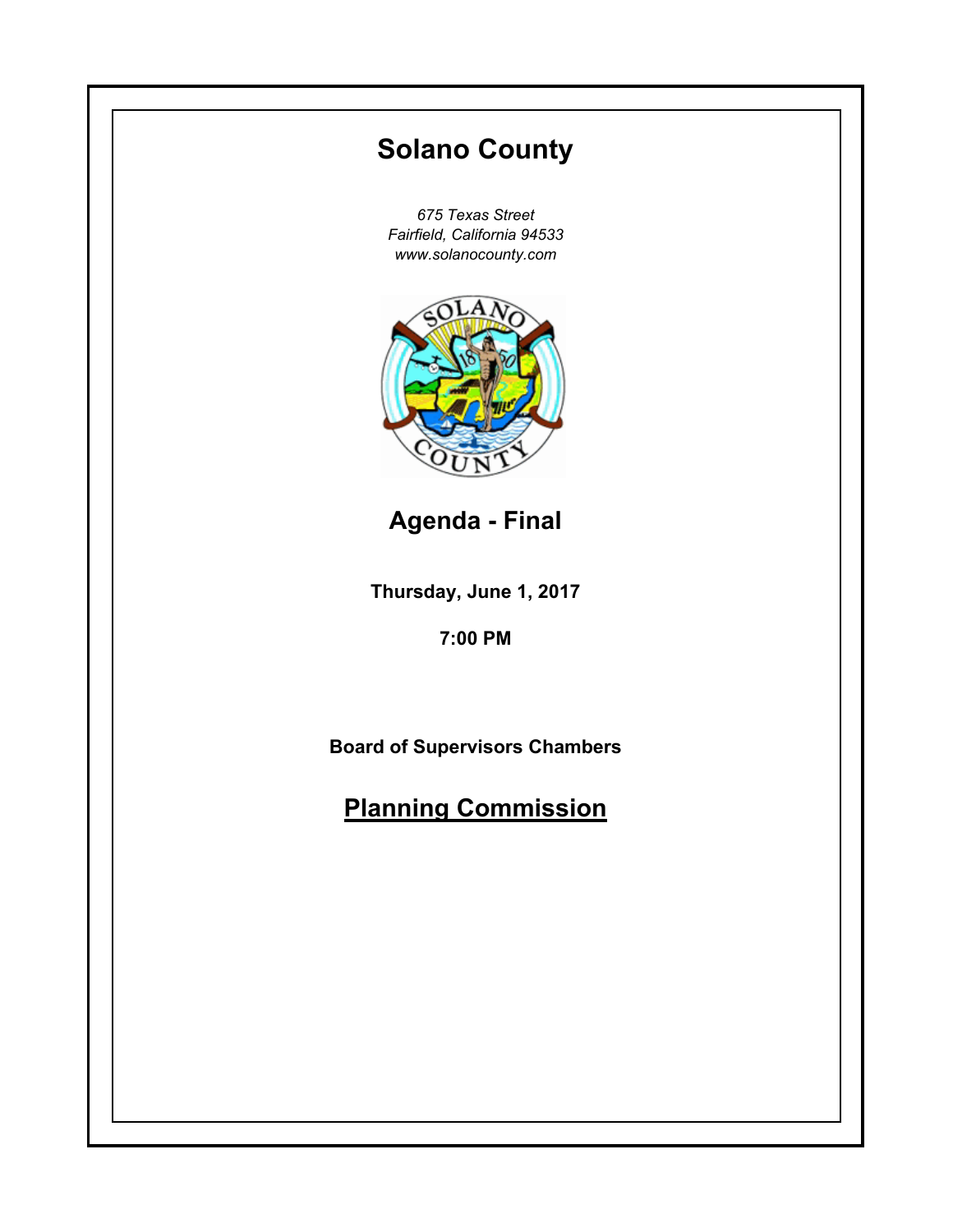Any person wishing to address any item listed on the Agenda may do so by submitting a Speaker Card to the Clerk before the Commission considers the specific item. Cards are available at the entrance to the meeting chambers. Please limit your comments to five (5) minutes. For items not listed on the Agenda, please see "Items From the Public".

All actions of the Solano County Planning Commission can be appealed to the Board of Supervisors in writing within 10 days of the decision to be appealed. The fee for appeal is \$150.

Any person wishing to review the application(s) and accompanying information may do so at the Solano County Department of Resource Management, Planning Division, 675 Texas Street, Suite 5500, Fairfield, CA. Non-confidential materials related to an item on this Agenda submitted to the Commission after distribution of the agenda packet are available for public inspection during normal business hours and on our website at www.solanocounty.com under Departments, Resource Management, Boards and Commissions.

The County of Solano does not discriminate against persons with disabilities and is an accessible facility. If you wish to attend this meeting and you will require assistance in order to participate, please contact Kristine Sowards, Department of Resource Management at (707) 784-6765 at least 24 hours in advance of the event to make reasonable arrangements to ensure accessibility to this meeting.

# **AGENDA**

**CALL TO ORDER**

**SALUTE TO THE FLAG**

**ROLL CALL**

**APPROVAL OF AGENDA**

## **APPROVAL OF THE MINUTES**

**[PC 17-024](http://solano.legistar.com/gateway.aspx?m=l&id=/matter.aspx?key=11000)** Minutes of the meeting of May 18, 2017

*Attachments:* [draft minutes](http://solano.legistar.com/gateway.aspx?M=F&ID=f035eba9-813c-4b07-8dc0-17f8902603ad.pdf)

#### **ITEMS FROM THE PUBLIC:**

*This is your opportunity to address the Commission on a matter not heard on the Agenda, but it must be within the subject matter jurisdiction of the Commission. Please submit a Speaker Card before the first speaker is called and limit your comments to five*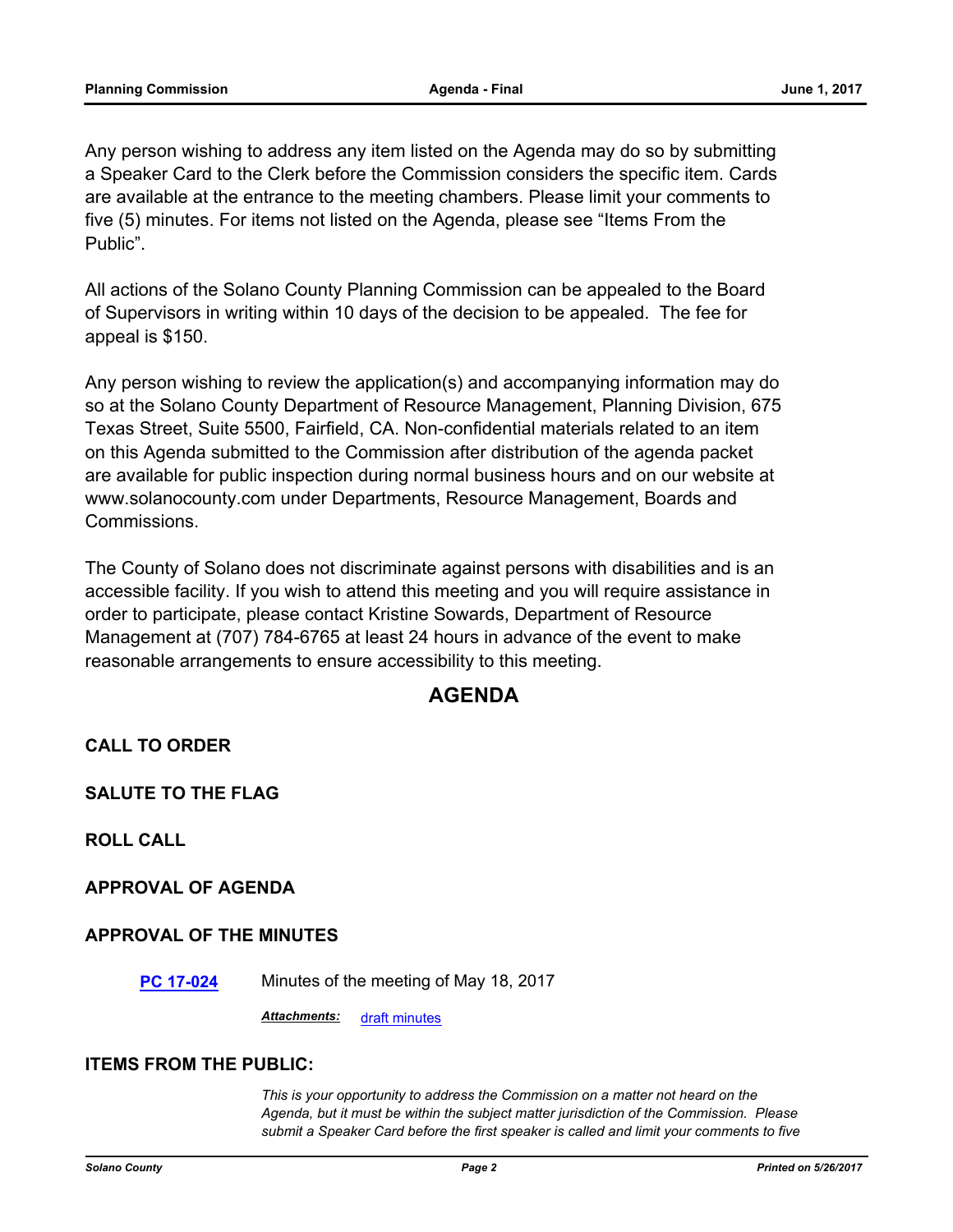*minutes. Items from the public will be taken under consideration without discussion by the Commission and may be referred to staff.*

# **REGULAR CALENDAR**

- **1 [PC 17-028](http://solano.legistar.com/gateway.aspx?m=l&id=/matter.aspx?key=11006)** Public hearing to consider an ordinance amending Chapter 28 of the Solano County Code establishing noise regulations for land uses in the unincorporated area of Solano County. (Project Planner: Michael Yankovich) Staff Recommendation: To withdraw the Draft Noise Ordinance from further consideration
- **2 [PC 17-025](http://solano.legistar.com/gateway.aspx?m=l&id=/matter.aspx?key=11001)** Public hearing to consider an Amendment to Use Permit No. U-82-52 (Skaggs Trucking) to a previously approved use permit for an Agricultural Trucking Repair Shop which would permit the addition of a Farm and Ranch Supply Store and an Agricultural Trucking business. The project is located on 8.18 acres located at 5164 Fry Road, Vacaville, in an "A-40" Exclusive Agricultural District. APN-0137-020-130. (Project Planner: Jim Leland) Staff Recommendation: Continue to June 15, 2017
- **3 [PC 17-026](http://solano.legistar.com/gateway.aspx?m=l&id=/matter.aspx?key=11002)** Public Hearing to consider Rezoning Petition No. Z-16-01(Pokrajac Properties) to rezone 16+ acres from the Rural Residential(RR-5), Exclusive Agriculture (A-20) and Neighborhood Commercial (C-N) Districts to Highway Commercial (C-H) and Commercial Service (C-S) Districts. (Project Planner: Karen Avery) Staff Recommendation: Recommend the Board of Supervisors approve the proposed zone change
	- [A Draft Resolution](http://solano.legistar.com/gateway.aspx?M=F&ID=cd830ebd-bc55-4ea9-9aff-08a2823d3cd5.pdf) [B1 - Z-16-01 \(Pokrajac Properties\) Neg Dec Summary](http://solano.legistar.com/gateway.aspx?M=F&ID=9ca34d9c-31ac-4fa7-828d-20dd83bfa7b7.pdf) [B2 - Pokrajac Properties\) Draft Initial Study & Neg Dec \(April 2017\) \(1\)](http://solano.legistar.com/gateway.aspx?M=F&ID=ffdd0182-111d-4a89-8b46-4cf5cc09f761.pdf) [C - General Plan Map](http://solano.legistar.com/gateway.aspx?M=F&ID=a5f3ee95-4421-4eae-8f2d-831518abcdb9.pdf) [D1 - Zoning Maps - Before](http://solano.legistar.com/gateway.aspx?M=F&ID=39e428bd-1e82-4075-8fd5-bb918cab7ef9.pdf) [D2 - Zoning Maps - Before](http://solano.legistar.com/gateway.aspx?M=F&ID=92247a7c-9d0c-4ec2-924f-1749a918c146.pdf) [E1 - Zoning Maps - After](http://solano.legistar.com/gateway.aspx?M=F&ID=33dd0f66-82ba-43da-9299-4452e5fee65c.pdf) [E2 - Zoning Maps - After](http://solano.legistar.com/gateway.aspx?M=F&ID=0db0b8b8-a4c7-4972-9392-d08c14585b06.pdf) [F - Comment Letters](http://solano.legistar.com/gateway.aspx?M=F&ID=af049152-e698-4139-bbfd-b8fc5a26f754.pdf) *Attachments:*
- **4 [PC 17-027](http://solano.legistar.com/gateway.aspx?m=l&id=/matter.aspx?key=11005)** Public hearing to consider General Plan Amendment No. G-15-01 amending the General Plan designation from Rural Residential to Agriculture; Rezoning Petition No. Z-15-01 to rezone the property from Rural Residential (RR-2.5) to Exclusive Agriculture (A-20) on approximately 1,226 acres of the Rockville Trails Preserve for the Solano Land Trust; and consider Policy Plan Overlay No. 15-01 for the entire 1494+acre project; and Recommend that the Board of Supervisors adopt the Mitigated Negative Declaration for the project. (Project Planner: Karen Avery)